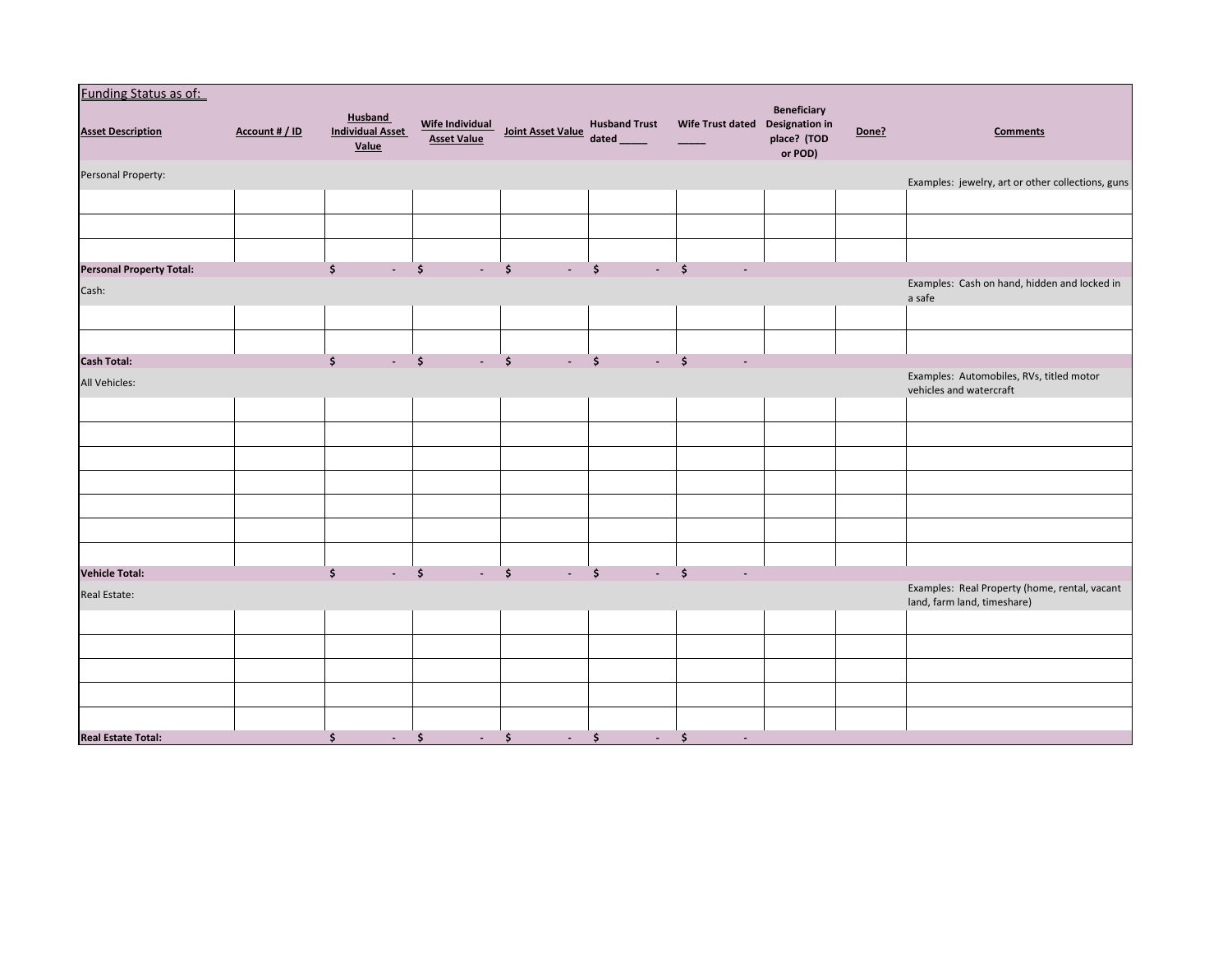|                                                                                |  |                                          |  |                    |      |        |  |  | Examples: Closely-held business Interests                                                 |
|--------------------------------------------------------------------------------|--|------------------------------------------|--|--------------------|------|--------|--|--|-------------------------------------------------------------------------------------------|
| <b>Business Assets:</b>                                                        |  |                                          |  |                    |      |        |  |  | (corporation, limited liability company,                                                  |
|                                                                                |  |                                          |  |                    |      |        |  |  | partnership, sole proprietorship)                                                         |
|                                                                                |  |                                          |  |                    |      |        |  |  |                                                                                           |
|                                                                                |  |                                          |  |                    |      |        |  |  |                                                                                           |
|                                                                                |  |                                          |  |                    |      |        |  |  |                                                                                           |
|                                                                                |  |                                          |  |                    |      |        |  |  |                                                                                           |
|                                                                                |  |                                          |  |                    |      |        |  |  |                                                                                           |
| <b>Business Assets Total:</b>                                                  |  | $\ddot{\bm{\zeta}}$<br>$\sim$ $\sqrt{5}$ |  | $\cdot$ \$<br>$-5$ | $-5$ |        |  |  |                                                                                           |
|                                                                                |  |                                          |  |                    |      |        |  |  |                                                                                           |
| Banking:                                                                       |  |                                          |  |                    |      |        |  |  | Examples: Checking, Savings, Money Market,<br>High-yield account, Certificates of Deposit |
|                                                                                |  |                                          |  |                    |      |        |  |  |                                                                                           |
|                                                                                |  |                                          |  |                    |      |        |  |  |                                                                                           |
|                                                                                |  |                                          |  |                    |      |        |  |  |                                                                                           |
|                                                                                |  |                                          |  |                    |      |        |  |  |                                                                                           |
|                                                                                |  |                                          |  |                    |      |        |  |  |                                                                                           |
|                                                                                |  |                                          |  |                    |      |        |  |  |                                                                                           |
|                                                                                |  |                                          |  |                    |      |        |  |  |                                                                                           |
|                                                                                |  |                                          |  |                    |      |        |  |  |                                                                                           |
|                                                                                |  |                                          |  |                    |      |        |  |  |                                                                                           |
| $ 5$ $ 5$ $ 5$ $ 5$<br>$\mathsf{S}$<br><b>Banking Total:</b><br>$\blacksquare$ |  |                                          |  |                    |      |        |  |  |                                                                                           |
| Investments:                                                                   |  |                                          |  |                    |      |        |  |  | Examples: Savings Bonds, Stock, Mutual Funds,<br>Treasury Bills, T-bonds                  |
|                                                                                |  |                                          |  |                    |      |        |  |  |                                                                                           |
|                                                                                |  |                                          |  |                    |      |        |  |  |                                                                                           |
|                                                                                |  |                                          |  |                    |      |        |  |  |                                                                                           |
|                                                                                |  |                                          |  |                    |      |        |  |  |                                                                                           |
|                                                                                |  |                                          |  |                    |      |        |  |  |                                                                                           |
|                                                                                |  |                                          |  |                    |      |        |  |  |                                                                                           |
|                                                                                |  |                                          |  |                    |      |        |  |  |                                                                                           |
|                                                                                |  |                                          |  |                    |      |        |  |  |                                                                                           |
|                                                                                |  |                                          |  |                    |      |        |  |  |                                                                                           |
|                                                                                |  |                                          |  |                    |      |        |  |  |                                                                                           |
|                                                                                |  |                                          |  |                    |      |        |  |  |                                                                                           |
|                                                                                |  |                                          |  |                    |      |        |  |  |                                                                                           |
|                                                                                |  |                                          |  |                    |      |        |  |  |                                                                                           |
| <b>Investment Total:</b>                                                       |  | \$<br>$-5$                               |  | $ 5$ $ 5$ $ 5$     |      | $\sim$ |  |  |                                                                                           |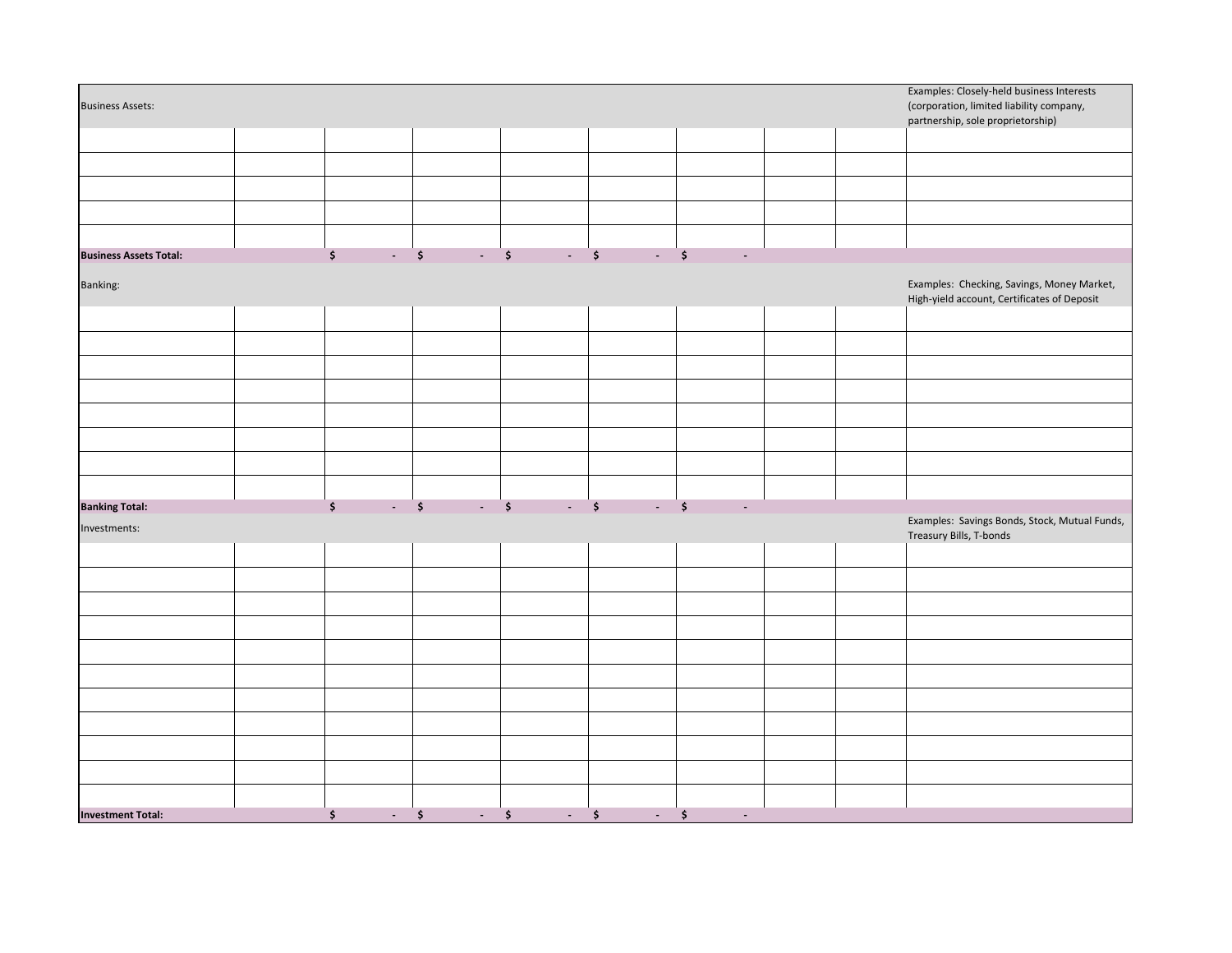| Retirement:                                    |  |                                                                                                                                                                                                                                                                                                                                                                                                                                            |  |  | Examples: IRA (traditional / Roth), 401(k), SEP,<br>Simple, Keogh Plan, Deferred Compensation                                                                       |
|------------------------------------------------|--|--------------------------------------------------------------------------------------------------------------------------------------------------------------------------------------------------------------------------------------------------------------------------------------------------------------------------------------------------------------------------------------------------------------------------------------------|--|--|---------------------------------------------------------------------------------------------------------------------------------------------------------------------|
|                                                |  |                                                                                                                                                                                                                                                                                                                                                                                                                                            |  |  |                                                                                                                                                                     |
|                                                |  |                                                                                                                                                                                                                                                                                                                                                                                                                                            |  |  |                                                                                                                                                                     |
|                                                |  |                                                                                                                                                                                                                                                                                                                                                                                                                                            |  |  |                                                                                                                                                                     |
|                                                |  |                                                                                                                                                                                                                                                                                                                                                                                                                                            |  |  |                                                                                                                                                                     |
|                                                |  |                                                                                                                                                                                                                                                                                                                                                                                                                                            |  |  |                                                                                                                                                                     |
|                                                |  |                                                                                                                                                                                                                                                                                                                                                                                                                                            |  |  |                                                                                                                                                                     |
|                                                |  |                                                                                                                                                                                                                                                                                                                                                                                                                                            |  |  |                                                                                                                                                                     |
|                                                |  |                                                                                                                                                                                                                                                                                                                                                                                                                                            |  |  |                                                                                                                                                                     |
|                                                |  |                                                                                                                                                                                                                                                                                                                                                                                                                                            |  |  |                                                                                                                                                                     |
|                                                |  |                                                                                                                                                                                                                                                                                                                                                                                                                                            |  |  |                                                                                                                                                                     |
|                                                |  |                                                                                                                                                                                                                                                                                                                                                                                                                                            |  |  |                                                                                                                                                                     |
|                                                |  |                                                                                                                                                                                                                                                                                                                                                                                                                                            |  |  |                                                                                                                                                                     |
|                                                |  |                                                                                                                                                                                                                                                                                                                                                                                                                                            |  |  |                                                                                                                                                                     |
|                                                |  |                                                                                                                                                                                                                                                                                                                                                                                                                                            |  |  |                                                                                                                                                                     |
| <b>Retirement Total:</b><br>Other Intangibles: |  | $\begin{array}{ccccccccccccccccc} \texttt{S} & & \texttt{S} & & \texttt{S} & & \texttt{S} & & \texttt{S} & & \texttt{S} & & \texttt{S} & & \texttt{S} & & \texttt{S} & & \texttt{S} & & \texttt{S} & & \texttt{S} & & \texttt{S} & & \texttt{S} & & \texttt{S} & & \texttt{S} & & \texttt{S} & & \texttt{S} & & \texttt{S} & & \texttt{S} & & \texttt{S} & & \texttt{S} & & \texttt{S} & & \texttt{S} & & \texttt{S} & & \texttt{S} & & \$ |  |  | Examples: Restricted Stock, Performance<br>Bonus, Patents, Trademarks, Royalties, Note<br>Receivable, Mortgage Receivable, Future<br>Inheritance, Interest in Trust |
|                                                |  |                                                                                                                                                                                                                                                                                                                                                                                                                                            |  |  |                                                                                                                                                                     |
|                                                |  |                                                                                                                                                                                                                                                                                                                                                                                                                                            |  |  |                                                                                                                                                                     |
|                                                |  |                                                                                                                                                                                                                                                                                                                                                                                                                                            |  |  |                                                                                                                                                                     |
|                                                |  |                                                                                                                                                                                                                                                                                                                                                                                                                                            |  |  |                                                                                                                                                                     |
|                                                |  |                                                                                                                                                                                                                                                                                                                                                                                                                                            |  |  |                                                                                                                                                                     |
|                                                |  |                                                                                                                                                                                                                                                                                                                                                                                                                                            |  |  |                                                                                                                                                                     |
|                                                |  |                                                                                                                                                                                                                                                                                                                                                                                                                                            |  |  |                                                                                                                                                                     |